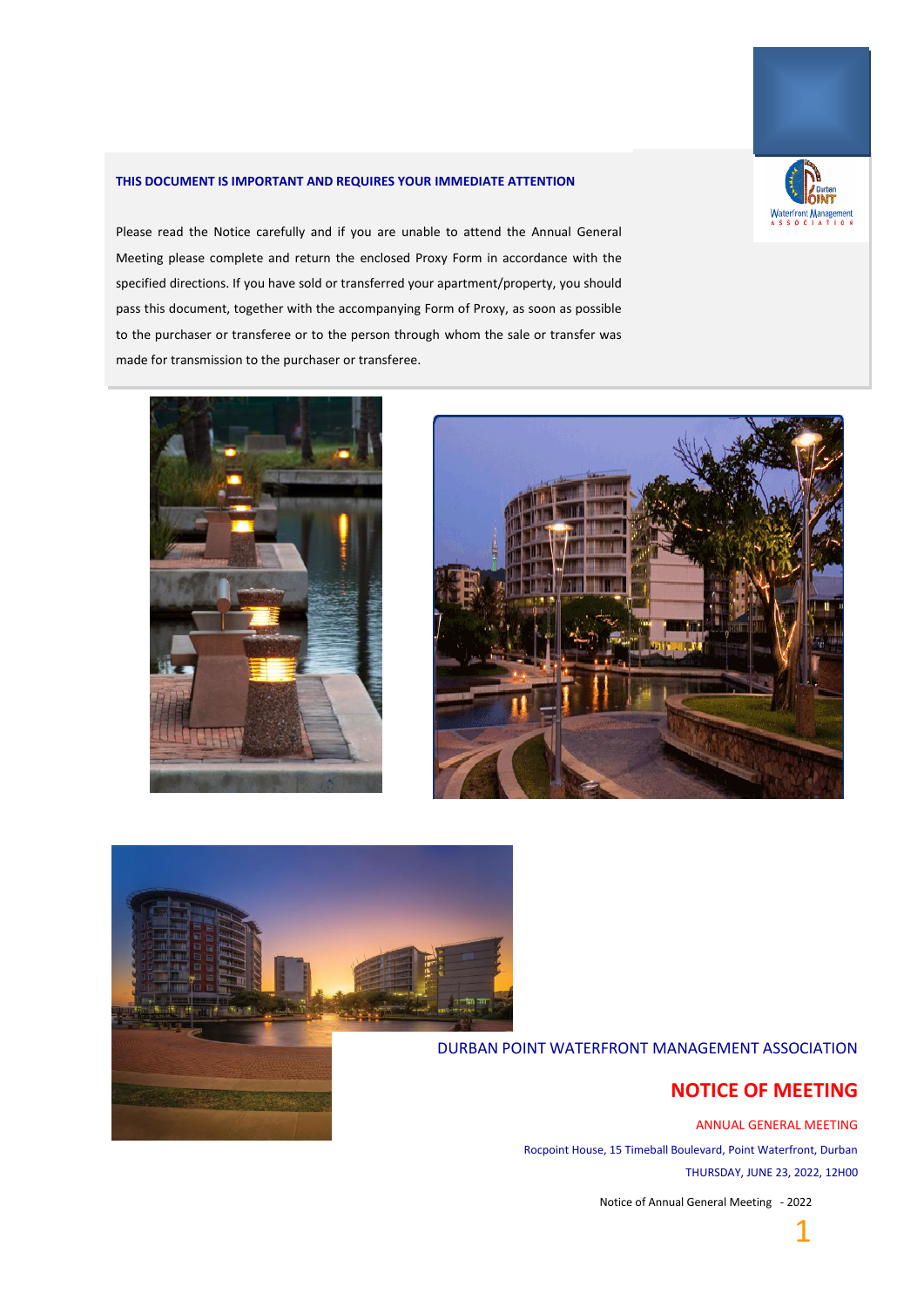# Notice of Annual General Meeting

#### **Durban Point Waterfront Management Association**

REGISTRATION NO.: 1998/001781/08

Rocpoint House 15 Timeball Boulevard Point Waterfront Durban, 4001 PO Box 38073, Point, 4069 Telephone: (031) 332 1099 Email: [Sureiyak@tsebo.com](mailto:Sureiyak@tsebo.com)

### **DEAR MEMBER**

I extend an invitation to you to attend the 2022 Annual General Meeting ("AGM") of the Durban Point Waterfront Management Association ("DPWMA") to be held in the Boardroom, Ground Floor, Rocpoint House, 15 Timeball Boulevard, Point Waterfront, 4069 on **Thursday, 23 June 2022 at 12h00.**

This is your opportunity to meet and interact with members of the DPWMA Board of directors, regarding the Association's performance and receive a firsthand account of DPWMA's mission to be a world class facility and fulfil our responsibilities to all stakeholders.

*Included in this document are the following:*

- **•** The notice of AGM, setting out the resolutions to be proposed, minutes of the previous meeting and the agenda.
- Proxy form.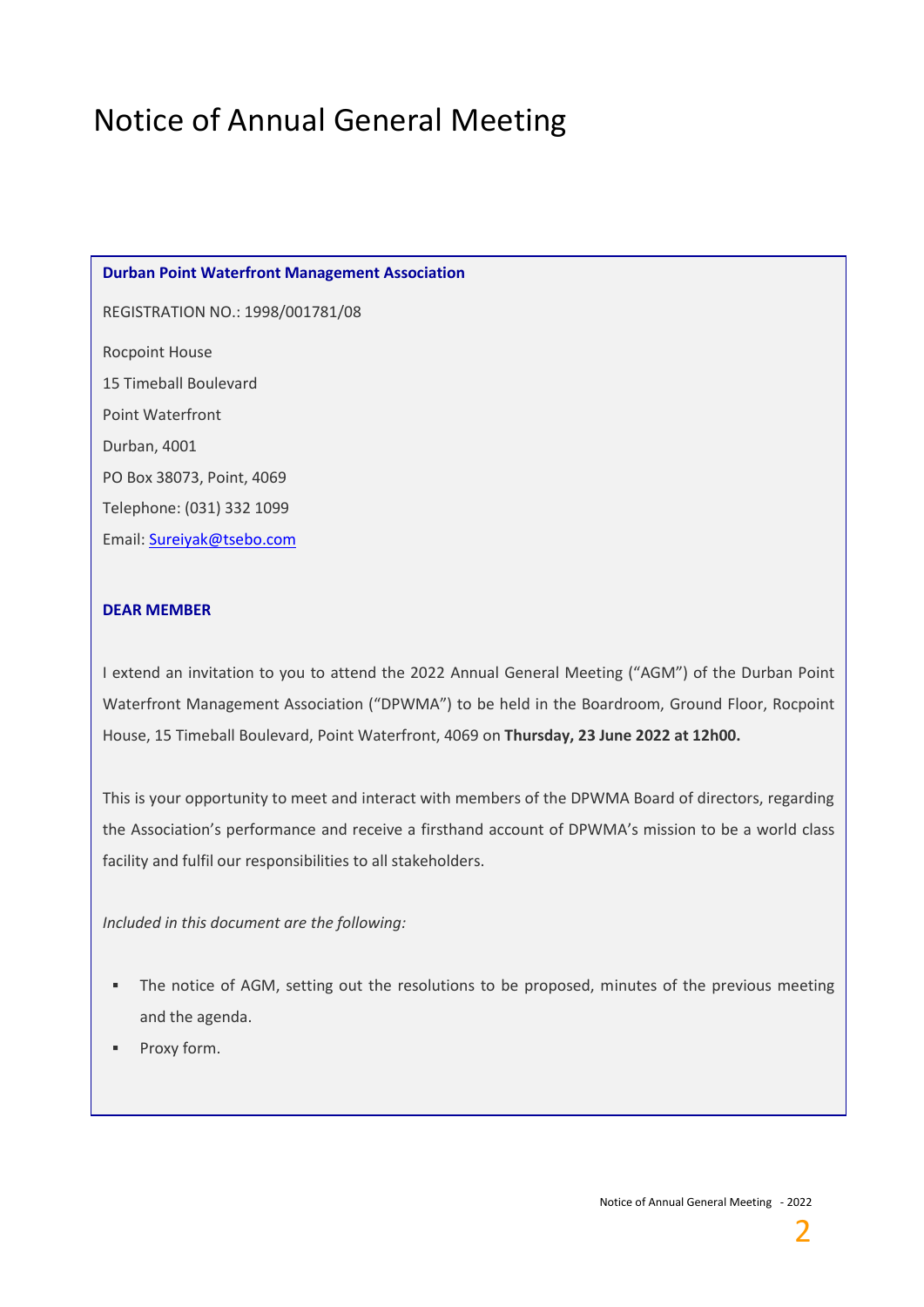# Notice and Agenda



#### **Durban Point Waterfront Management Association**

REGISTRATION NO.: 1998/001781/08

Notice is hereby given that the annual general meeting of the Durban Point Waterfront Management Association will be held in the Boardroom, Ground Floor, Rocpoint House, 15 Timeball Boulevard, Point Waterfront, 4069 on Thursday, 23 June 2022 at 12h00 for the items as per the agenda below.

If you are unable to attend, you are able to exercise your right as a member to take part in the AGM by completing, signing and returning the enclosed proxy form forty-eight (48) hours before the AGM.

Any motions for deliberation by the AGM should be submitted in writing by 20 June 2022.

### **Agenda**

- **1. WELCOME**
- **2. APOLOGIES**
- **3. QUOROM**

Note: A quorum for a general meeting shall be 3 (Three) Members entitled to vote, personally present, or if a Member is a Corporate entity, represented provided always however that, during the Development Period, 1 (One) of such Members must be the Developer (which will be an individual authorized thereto by the Developer)

### **4. APPOINTMENTS AND RESIGNATIONS**

- **5. MINUTES OF THE PREVIOUS MEETING**
- **6. CHAIRMAN'S REPORT**
- **7. APPOINTMENT OF AUDITORS**

**9. APPOINTMENT OF AUDITORS**

**10. ELECTION OF DIRECTORS**

ORDINARY RESOLUTION NUMBER 2

The appointment of an auditor

## **8. ANNUAL FINANCIAL STATEMENTS** ORDINARY RESOLUTION NUMBER 1

To receive and consider the annual financial statements of the Association for the year ended 31 December 2021.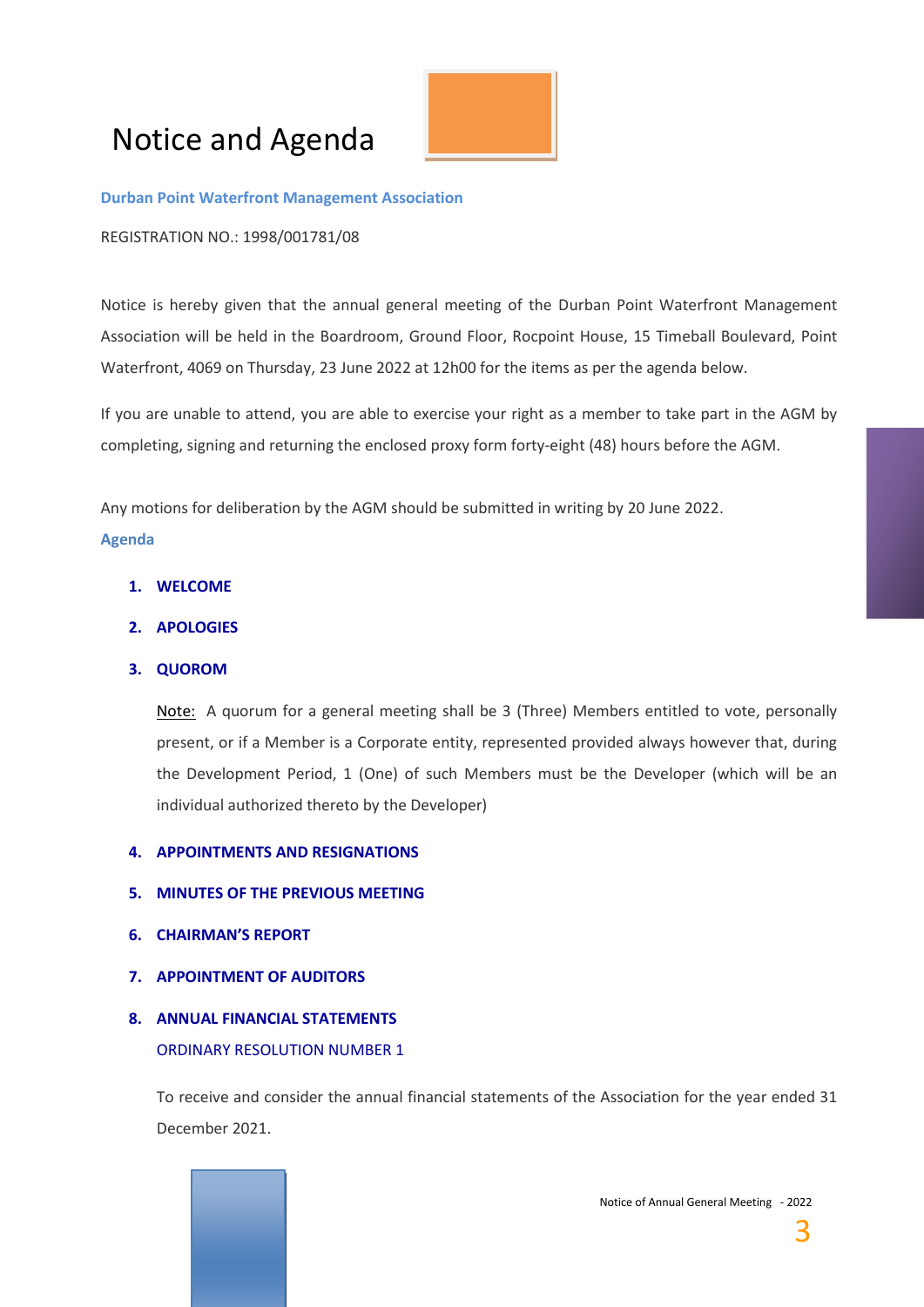

### **Durban Point Waterfront Management Association**

REGISTRATION NO.: 1998/001781/08

**Form of Proxy –** for use at the Annual General Meeting ("AGM") to be held in the Boardroom, Ground Floor, Rocpoint House, 15 Timeball Boulevard, Point Waterfront, 4069 on Thursday, 23 June 2022 at 12h00.

|                  |                      | of the above-mentioned Association, hereby appoint                                                                                                                                                                            |                       |                                                                                                                       |  |
|------------------|----------------------|-------------------------------------------------------------------------------------------------------------------------------------------------------------------------------------------------------------------------------|-----------------------|-----------------------------------------------------------------------------------------------------------------------|--|
|                  |                      |                                                                                                                                                                                                                               |                       |                                                                                                                       |  |
|                  |                      | him, 1990 or failing him, 1990 of 2000 and 2000 of 2000 and 2000 and 2000 and 2000 and 2000 and 2000 and 2000 and 2000 and 2000 and 2000 and 2000 and 2000 and 2000 and 2000 and 2000 and 2000 and 2000 and 2000 and 2000 and |                       |                                                                                                                       |  |
|                  |                      | the Chairman of the meeting as my/our proxy to vote for me/us on my/our behalf at the annual general, (as                                                                                                                     |                       |                                                                                                                       |  |
|                  |                      |                                                                                                                                                                                                                               |                       |                                                                                                                       |  |
|                  | adjournment thereof. |                                                                                                                                                                                                                               |                       |                                                                                                                       |  |
|                  |                      | Unless otherwise instructed, the proxy will vote as he thinks fit.                                                                                                                                                            |                       |                                                                                                                       |  |
|                  |                      |                                                                                                                                                                                                                               |                       |                                                                                                                       |  |
|                  |                      |                                                                                                                                                                                                                               |                       | <u> 1980 - Johann John Stone, markin amerikan bisa di sebagai pertama dan pertama dan pertama dan pertama dan per</u> |  |
| <b>SIGNATURE</b> |                      |                                                                                                                                                                                                                               | <b>NAME OF MEMBER</b> |                                                                                                                       |  |

A Member entitled to attend and vote at the meeting is entitled to appoint a proxy to attend, speak and vote in his stated. The proxy needs to be a Member of the Association.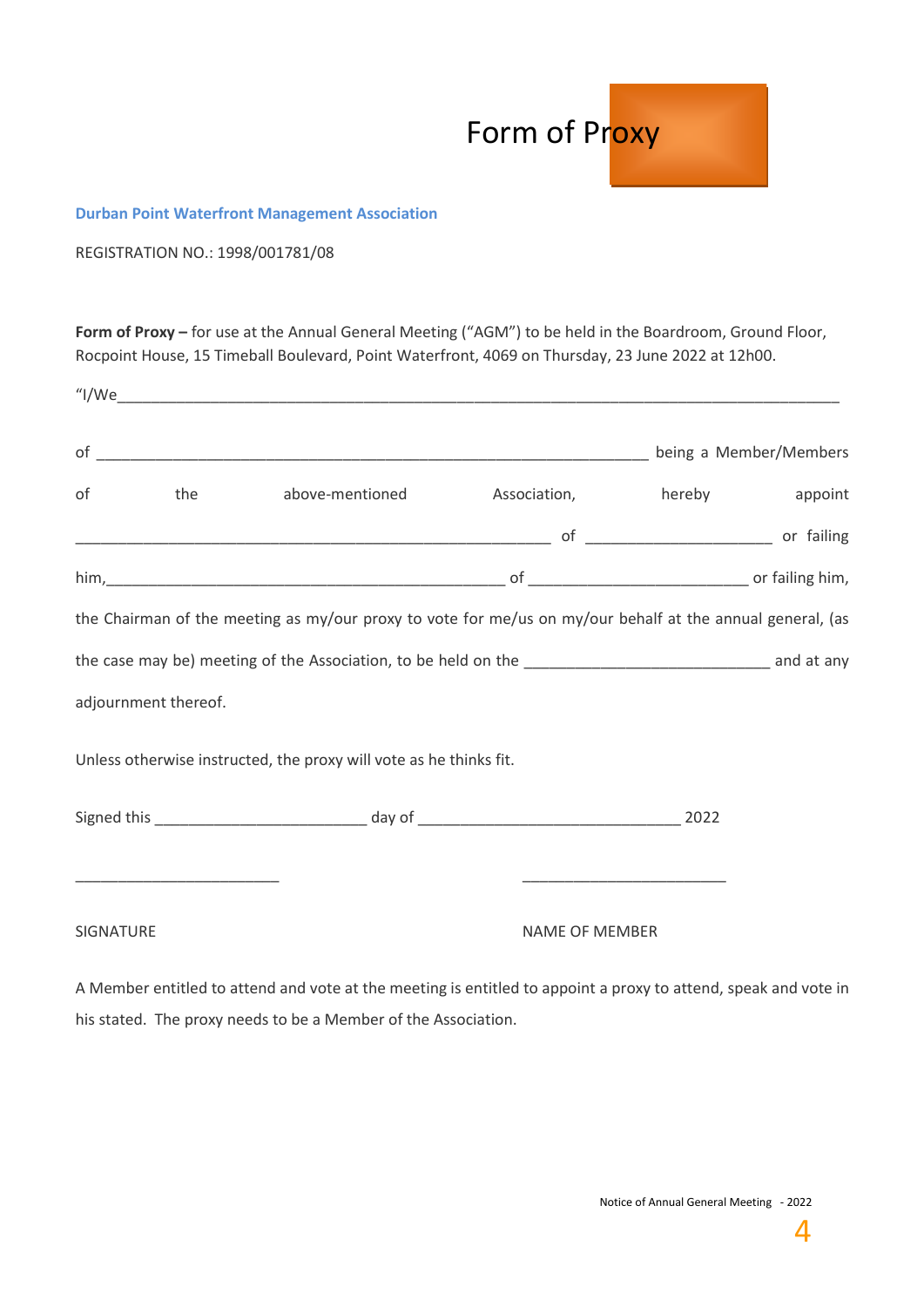

The past year has, once again, been a dramatic one. We experienced the following events during the period which, directly or indirectly, impacted Durban Point:

- Riots in July 2021. These had far-reaching implications for the country and, more specifically, Kwa- Zulu Natal.
- Covid disrupted operations all over the world. This seems to be subsiding and the world is returning to normality.
- Flooding in KZN impacted almost everyone to a certain degree in April 2022 and the side effects can still be widely seen as many roads have still not been repaired. Several lives were lost, and properties destroyed.
- On a more positive note, we have also seen construction work in Mahatma Gandhi being completed and the MSC Cruise Terminal opened with cruises returning.

## **Corporate affairs**

Sizwe SNG Grant Thornton is the current auditors for the DPWMA.

The current directors are:

*Mr. B Soban of Durban Point Development Company Director*

*Mr. N Pillay of Durban Marine Theme Park, Director*

*Mr. D Hayman as a Point Precinct Resident, Director*

*Mr V Ramdass as a Point Precinct Resident, Director*

## **Management and Operations**

The Association's business, under the guidance of its elected Board, is to control, manage and administer Public Areas within the Point Waterfront and to monitor the development for the benefit of all stakeholders. To achieve this, the Board appoints a management team, to facilitate and assist with matters related to each service, to receive and make recommendations and suggestions and to direct any specific requests to the Board. The Board, as such, sets the policy and appoints management and staff to carry out the policy and the day-to-day administration of Point Waterfront.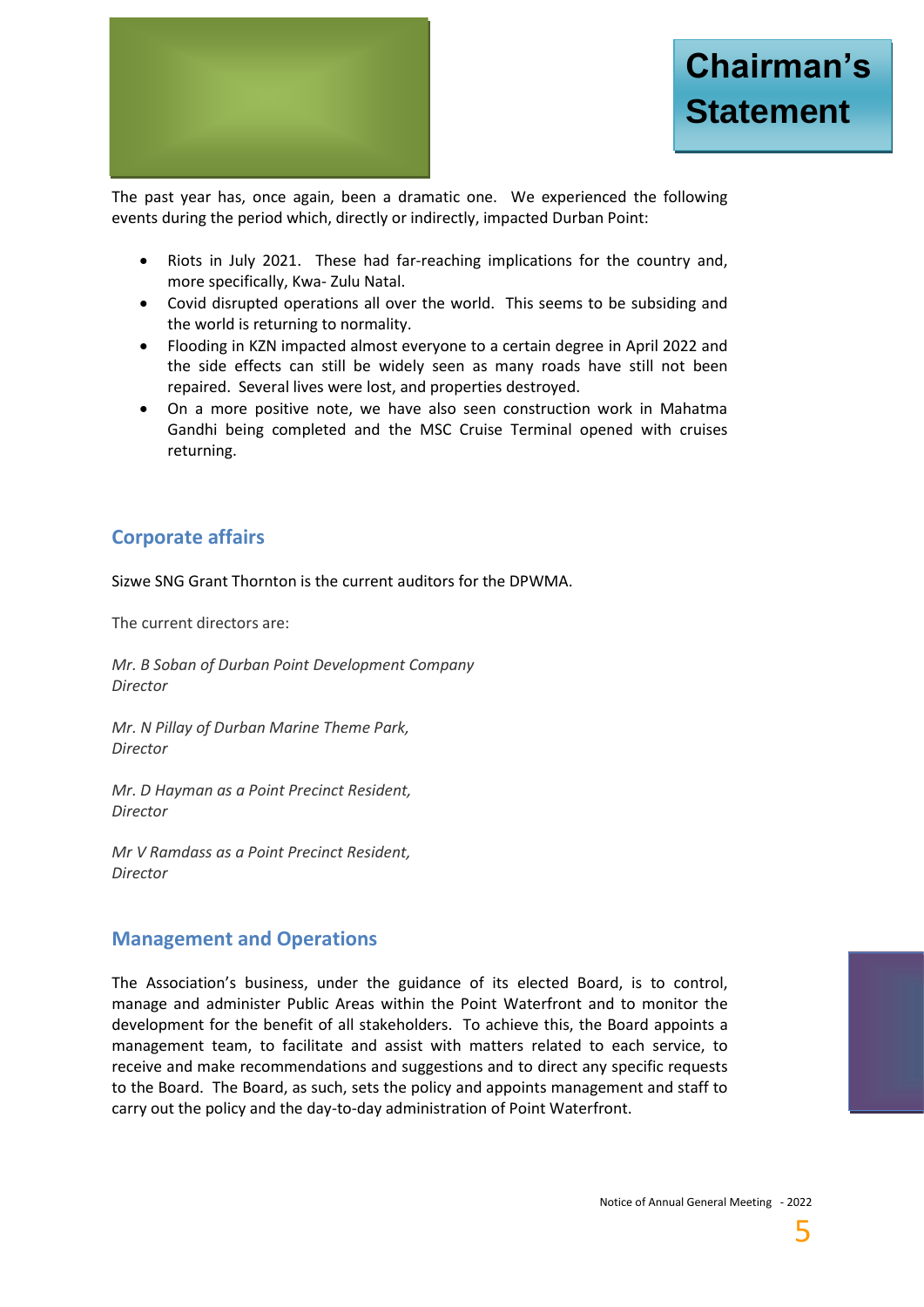In furtherance of this the Board may:

- Hire, contract or assign officials or companies to carry out services.
- Raise funds to accomplish their duties by way of levies or other means such as levying a fee for the use of the canal or for private functions.
- Appoint individuals or committees as required for advice or assistance.
- Make rules to regulate the conduct of members for the benefit of all.
- **■** Impose financial penalties for non-compliance when appropriate.
- Re-negotiate contracts to cater for changing circumstances.

## **Precinct Enforcement and Security**

During the riots, the security complement has been increased by five (5) officers' day and night for a total compliment of 15 officers during the day and 16 at night, including the dog and handler. Serious crimes remained low and static with very few incidents on public property.

Working relationships between DPWMA and other law enforcement agencies are working in the favour of DPWMA in assisting to limit crime within the area.

For comparison, both the 2021 and the 2022 crime statistics are shown below:

| Serious Offences: Jan 2021 to May 2021 |                    |                    |                    |                    |                    |                    |                    |                    |                    |                   |
|----------------------------------------|--------------------|--------------------|--------------------|--------------------|--------------------|--------------------|--------------------|--------------------|--------------------|-------------------|
| <b>Serious</b><br><b>Offences</b>      | Jan<br>21<br>Priv. | Jan<br>21<br>Publ. | Feb<br>21<br>Priv. | Feb<br>21<br>Publ. | Mar<br>21<br>Priv. | Mar<br>21<br>Publ. | Apr<br>21<br>Priv. | Apr<br>21<br>Publ. | May<br>21<br>Priv. | May<br>21<br>Pub. |
| Robbery<br>Aggravated                  |                    |                    |                    |                    |                    |                    |                    |                    |                    |                   |
| Robbery<br>Common                      |                    |                    |                    |                    |                    |                    |                    |                    |                    |                   |
| <b>Assault GBH</b>                     |                    |                    |                    |                    |                    |                    |                    |                    |                    |                   |
| Assault<br>Common                      |                    |                    | 1                  |                    |                    |                    |                    |                    |                    |                   |
| <b>Burglary</b><br><b>Bus/Res</b>      |                    |                    |                    |                    |                    |                    |                    |                    |                    |                   |
| Rape                                   |                    |                    |                    |                    |                    |                    |                    |                    |                    |                   |
| Attempted<br>Rape                      |                    |                    |                    |                    |                    |                    |                    |                    |                    |                   |
| Attempted<br>Murder                    |                    |                    |                    |                    |                    |                    |                    |                    |                    |                   |
| Theft of m/v                           |                    |                    |                    |                    |                    |                    | $\overline{2}$     |                    |                    | $\mathbf{1}$      |
| Theft of m/v<br>(Attempted)            |                    |                    |                    |                    |                    |                    | 1                  |                    |                    | $\mathbf{1}$      |
| Theft out of<br>m/v                    |                    |                    |                    |                    |                    |                    |                    |                    |                    |                   |
| Theft out of<br>m/v (Attempt)          |                    |                    |                    |                    |                    |                    |                    |                    |                    |                   |
| Hijacking                              |                    |                    |                    |                    |                    |                    |                    |                    |                    |                   |
| Theft<br>Common                        | 1                  |                    | $\overline{2}$     |                    |                    |                    |                    |                    |                    |                   |
| <b>TOTAL</b>                           | 1                  |                    | 3                  |                    |                    |                    | 3                  |                    |                    | $\mathbf{2}$      |

 **2021 Crime Statistics**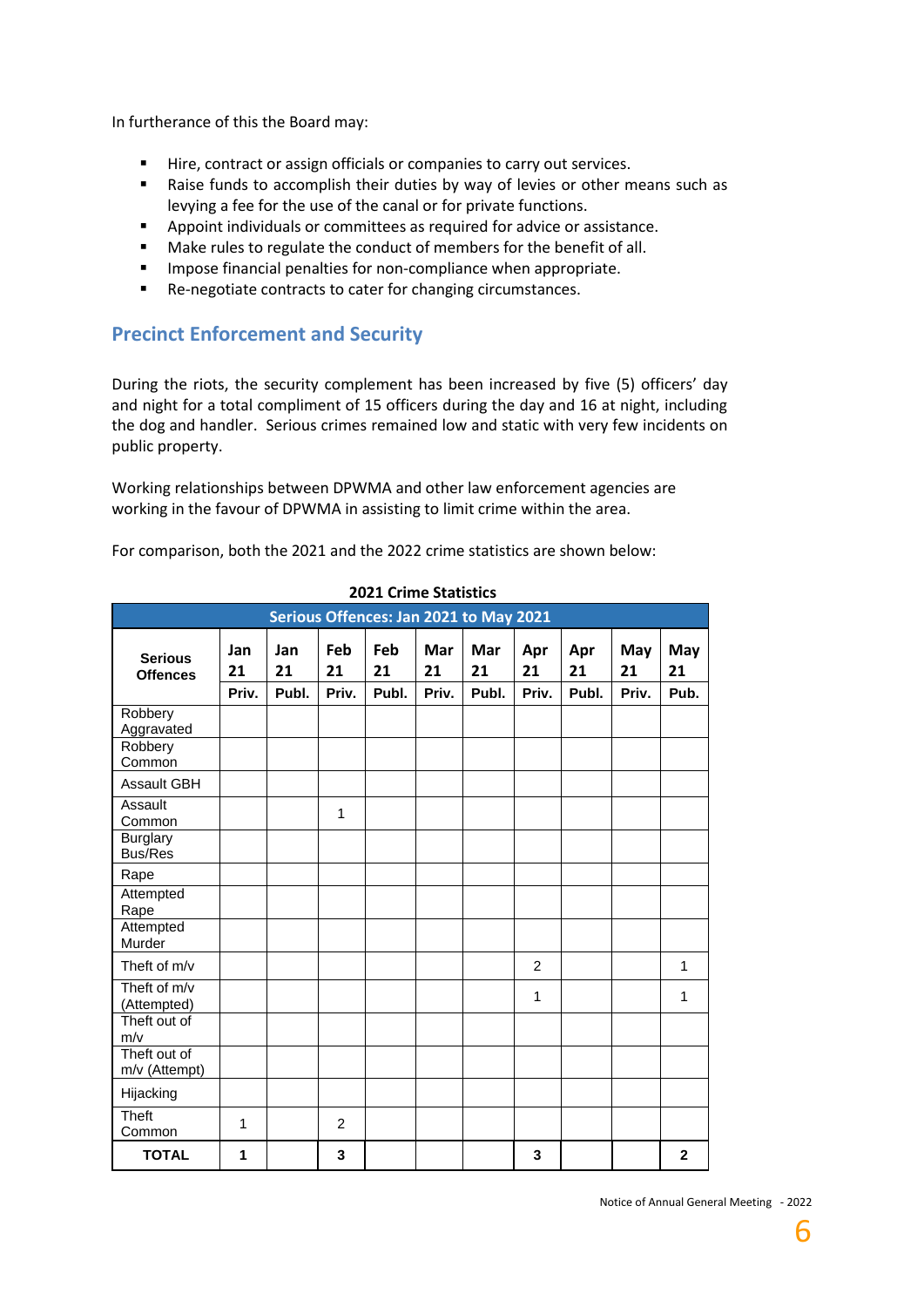| Serious Offences: Jan 2022 to May 2022 |                    |                    |                    |                    |                    |                    |                    |                    |                    |                   |
|----------------------------------------|--------------------|--------------------|--------------------|--------------------|--------------------|--------------------|--------------------|--------------------|--------------------|-------------------|
| <b>Serious</b><br><b>Offences</b>      | Jan<br>22<br>Priv. | Jan<br>22<br>Publ. | Feb<br>22<br>Priv. | Feb<br>22<br>Publ. | Mar<br>22<br>Priv. | Mar<br>22<br>Publ. | Apr<br>22<br>Priv. | Apr<br>22<br>Publ. | May<br>22<br>Priv. | May<br>22<br>Pub. |
| Robbery<br>Aggravated                  |                    |                    |                    |                    |                    |                    |                    |                    |                    |                   |
| Robbery<br>Common                      |                    | 1                  |                    |                    |                    |                    |                    |                    |                    |                   |
| <b>Assault GBH</b>                     |                    |                    |                    |                    |                    |                    |                    |                    |                    |                   |
| Assault<br>Common                      |                    |                    |                    |                    |                    | $\mathbf{1}$       |                    |                    |                    |                   |
| <b>Burglary</b><br><b>Bus/Res</b>      |                    |                    | 1                  |                    |                    |                    |                    |                    |                    |                   |
| Rape                                   |                    |                    |                    |                    |                    |                    |                    |                    |                    |                   |
| Attempted<br>Rape                      |                    |                    |                    |                    |                    |                    |                    |                    |                    |                   |
| Attempted<br>Murder                    |                    |                    |                    |                    |                    |                    | 1                  |                    |                    |                   |
| Theft of m/v                           |                    |                    | 1                  | $\mathbf{1}$       |                    |                    | 1                  |                    |                    |                   |
| Theft of m/v<br>(Attempted)            |                    |                    |                    |                    |                    |                    | 1                  |                    |                    |                   |
| Theft out of<br>m/v                    |                    |                    |                    |                    |                    |                    |                    |                    |                    |                   |
| Theft out of<br>m/v (Attempt)          |                    |                    |                    |                    |                    |                    |                    |                    |                    |                   |
| Hijacking                              |                    |                    |                    |                    |                    |                    |                    |                    |                    |                   |
| <b>Theft</b><br>Common                 |                    |                    | 1                  |                    | 1                  |                    |                    |                    |                    |                   |
| <b>TOTAL</b>                           |                    | 1                  | 3                  | 1                  | 1                  | 1                  | 3                  |                    |                    |                   |

## **2022 Crime Statistics**

## **Point Development program**

### **New Passenger Terminal**

The construction of the Terminal has been completed towards the end of 2021 and Metro Police is assisting with traffic control during peak hours.

### **Sewer line rehabilitation**

The rehabilitation of the sewer line has been completed in 2021, with snags being addressed early in 2022.

### **Water line Installation**

The installation was completed, and road rehabilitation done over November 2021 to January 2022.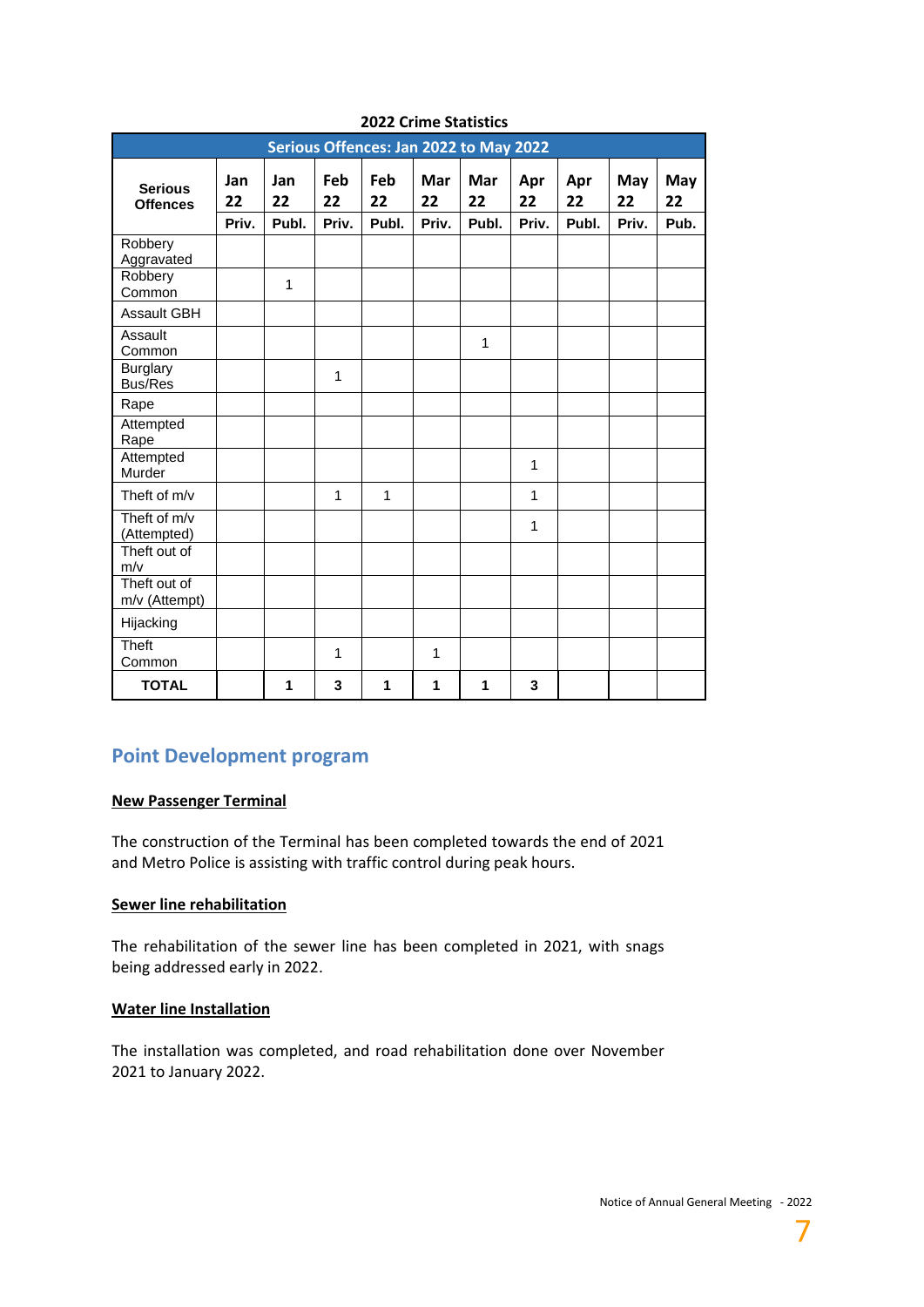# **Challenges**

The following on-going challenges are being addressed as and when required:

- Taxis and Busses. The challenges with Taxis and Busses have been reduced with Mahatma Gandhi being opened after construction work. DPWMA continues to interact with other role-players (SAPS, Metro Police, Taxi Association and Bus Associations) to address the behaviour of drivers. Our major challenge with especially Taxis is urinating in public. This is addressed through the various associations.
- Vagrants. Vagrants remain a problem. Since this is a socio-economic problem, DPWMA interact with various City Departments to address this.
- Sewer Smell. The current sewer line rehabilitation did not have the effect that the City was hoping for. Challenges within the Sewer Pump Station are ongoing, and the City is considering the option of reinstating the old sewer plant to alleviate problems experienced at the new station.

## **Canal Management**

The canal is being maintained as per service level agreements. The summer of 2022 saw an unprecedented level of algae growth. The algae growth also resulted in the appearance of hydroids in the outflow (weir & storm water drains) systems, requiring regular cleaning and jetting to remove.

## **Civil and Electrical Infrastructure**

Infrastructure is being maintained as per the Service Level Agreement. The support structure of the pedestrian bridge over the canal near the Quays show some signs of rust. Work will commence in June 2022 to rehabilitate.

# **Financials**

Financially, DPWMA remains stable. Levies have not been increased during the past three years. See the AFS included. In terms of levies, three sites/buildings are currently in arrears:

1. Global Business Firms. Currently just over one million & four hundred thousand rands (R1'400'000) in arrears. Global is defending the summons that our attorneys have filed against them. A replication order was filed on 10 March 2022. Our attorneys are waiting for a date for the pre- trial conference before the pre-trial notice can be applied for.